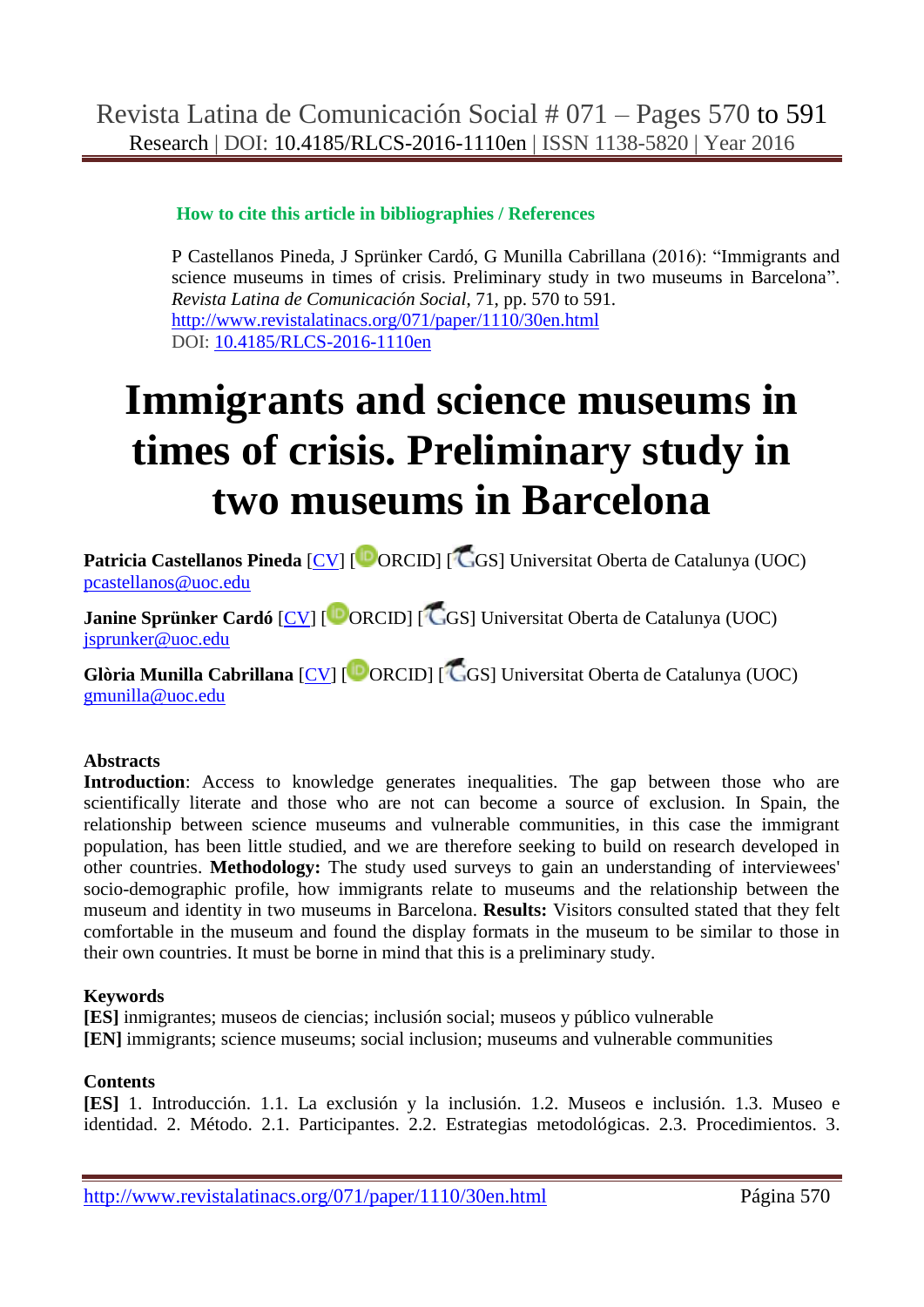Resultados. 3.1. Cosmocaixa. 3.2. Museo Marítimo. 4. Discusión y conclusions. 5. Notas. 6. Bibliografía.

**[EN]** 1. Introduction. 1.1. Exclusion and inclusion. 1.2. Museums and inclusion. 1.3. Museums and identity. 2. Method. 2.1. Participants. 2.2. Methodological strategies. 2.3. Processes. 3. Findings. 3.1. Cosmocaixa. 3.2. Maritime Museum. 4. Discussion and conclusions. 5. Notes. 6. Bibliography.

#### **1. Introduction**

The results of the two preliminary studies [1] for this research project are set out below: "Science and social inclusion in museums and science centres. Immigrants and museums and science centres in Catalonia". Studies were carried out in the Barcelona Maritime Museum and Cosmocaixa.

The main aim of the research is to gain an understanding of how immigrants relate to science museums. Specific aims included examining the socio-demographic profile of visitors to the museums and using open questions to identify which aspects of the museum users regarded as similar or different to those of their native countries.

The starting point for this study into the link between museums and social inclusion is the conviction that museums and science centres, having established their role as stewards of heritage, educational institutions and a bridge between the scientific world and society as a whole, should be strengthening the social role they play as cultural institutions.

This is not a new idea internationally, but it is one that has received little attention in this country. British museums were the first to propose this approach, carrying out research from the late 1980s onward, with renewed focus from the 1990s (Sandell: 2002), and the idea was then taken up in the US and Australia.

Although some museum managers believe that museums should concentrate on their more traditional functions, many museums do not ignore their surroundings or current social circumstances. We are currently experiencing a range of crises (economic, political and social, and with regard to our security and values). Today's society is facing an accumulation of circumstances which produce uncertainty (Beck 1992) and a sense of risk. In this context, institutions' efforts are vital, but so is governmental commitment to establishing policies that encourage museums to take on this role. Sandell (2003) suggests that for museums to become effective agents of social inclusion, fundamental changes are necessary in their social function and working practices.

In some parts of the world the task of promoting social inclusion has been approached in a voluntary manner rather than as a specific policy defined by the institutions, although they are aware of the need for it. Since the late 1990s, the debate has moved from the theoretical sphere to the practical (Sandell, 2002). In general, social inclusion in museums has been approached from the point of view of accessibility for people with physical and mental disabilities, and programmes aimed at such sections of society have been developed for over two decades in many parts of the world.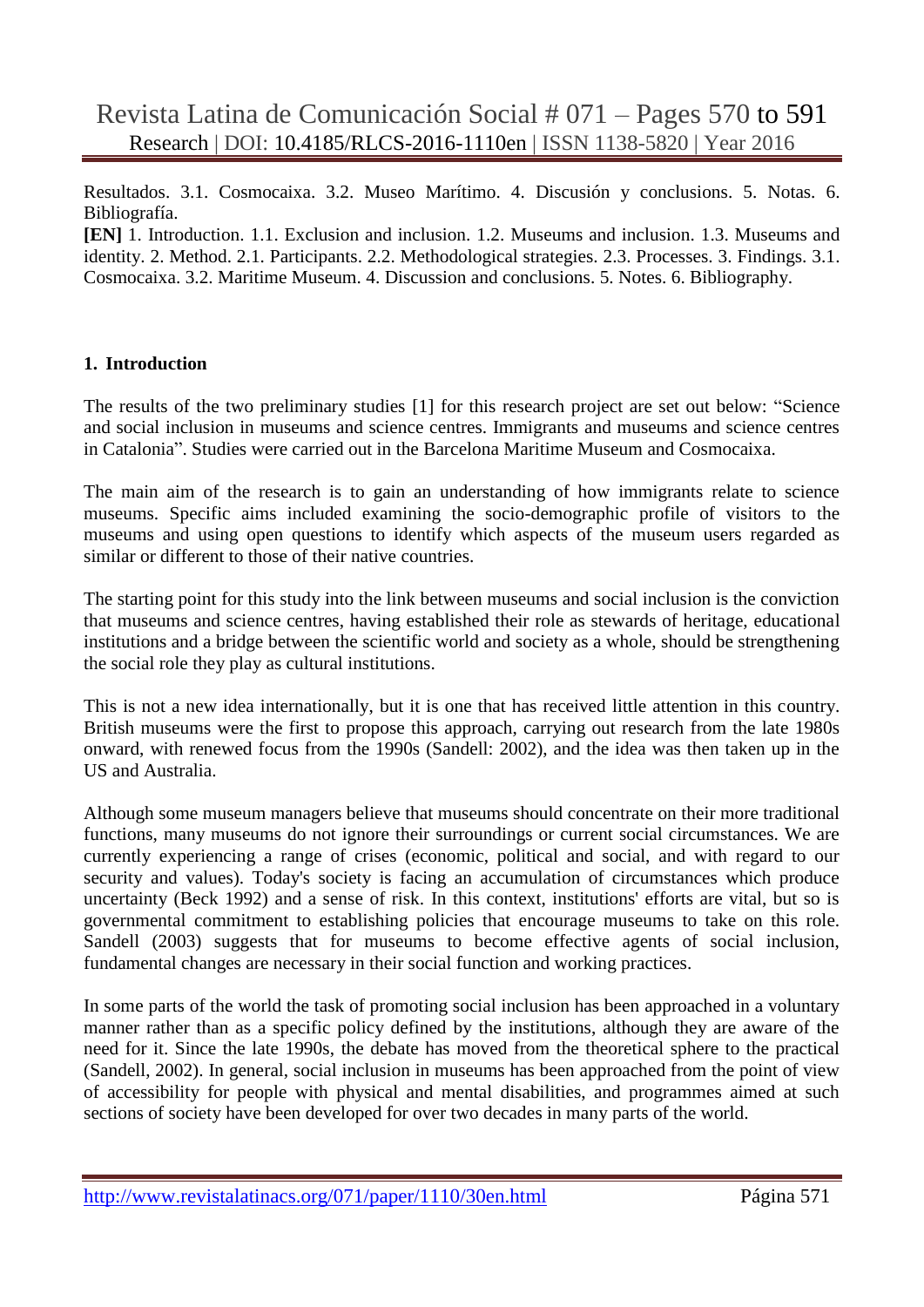As we mentioned earlier, the social relationship between museums of science and technology and vulnerable communities, specifically immigrants, has been little studied. We are therefore aiming to build on research established in the countries mentioned above.

We are studying the immigrant population on the basis that:

- a. The number of foreign residents in Spain has grown over the last 20 years to 12% of the population (Moreno & Bruquetas, 2011:11).
- b.Museums in general, and in Catalonia in particular, have focused on other sections of society considered to be vulnerable, in particular people with physical or mental disabilities.

The first museums were private initiatives, and were elitist and entirely exclusive. However, social and political changes have led to the transformation of all types of institution, including museums. We are aware that there has been a fundamental shift in the relationship between museums and the general public since the 1960s. Along with other cultural facilities, such as libraries, they have come to play a major role in citizens' everyday life. The social and political changes affecting society have pushed museums from the private to the public sphere, opening them to all types of people.

Museums' value as stewards of heritage as well as their educational and communicative role is not in doubt today. They have become stronger and, as far as possible, have adapted to a more demanding and competitive world. The democratisation of culture, art and science through public museums and the spread of scientific knowledge are just two of the positive influences that have led museums to change how they relate to society and to be aware of the need for a commitment to vulnerable members of society.

## **1.1. Exclusion and inclusion**

Exclusion was identified as a social problem in post-War France, linked to the slow economic growth of the country at that time (Silver, 1994). The term has been attributed to René Lenoir, who went on to be Secretary of State for Social Action in the Chirac government. Lenoir referred to people with no form of social protection, not even health cover, as "excluded". In the 1970s, terms such as "integration" and "inclusion" began to be used in discourse about social policy in respect of this section of the population, with a theoretical basis in Rousseau's postulates concerning solidarity, the new social contract and cohesion (*op. cit*.).

It is therefore important that institutions offer not just intellectual inclusion, but also bear in mind that they can foster social and cultural inclusion (Fleming, 2013: 62-80; Sprünker, Munilla & Castellanos, 2014).

Exclusion is not only a recurring theme in the industrialised world. It is a particularly sensitive issue in so-called "third world" countries which have to deal with complex problems. These are countries where over 50% of the population live near the poverty line and where the arrival of the Knowledge

http://www.revistalatinacs.org/071/paper/1110/30en.html Página 572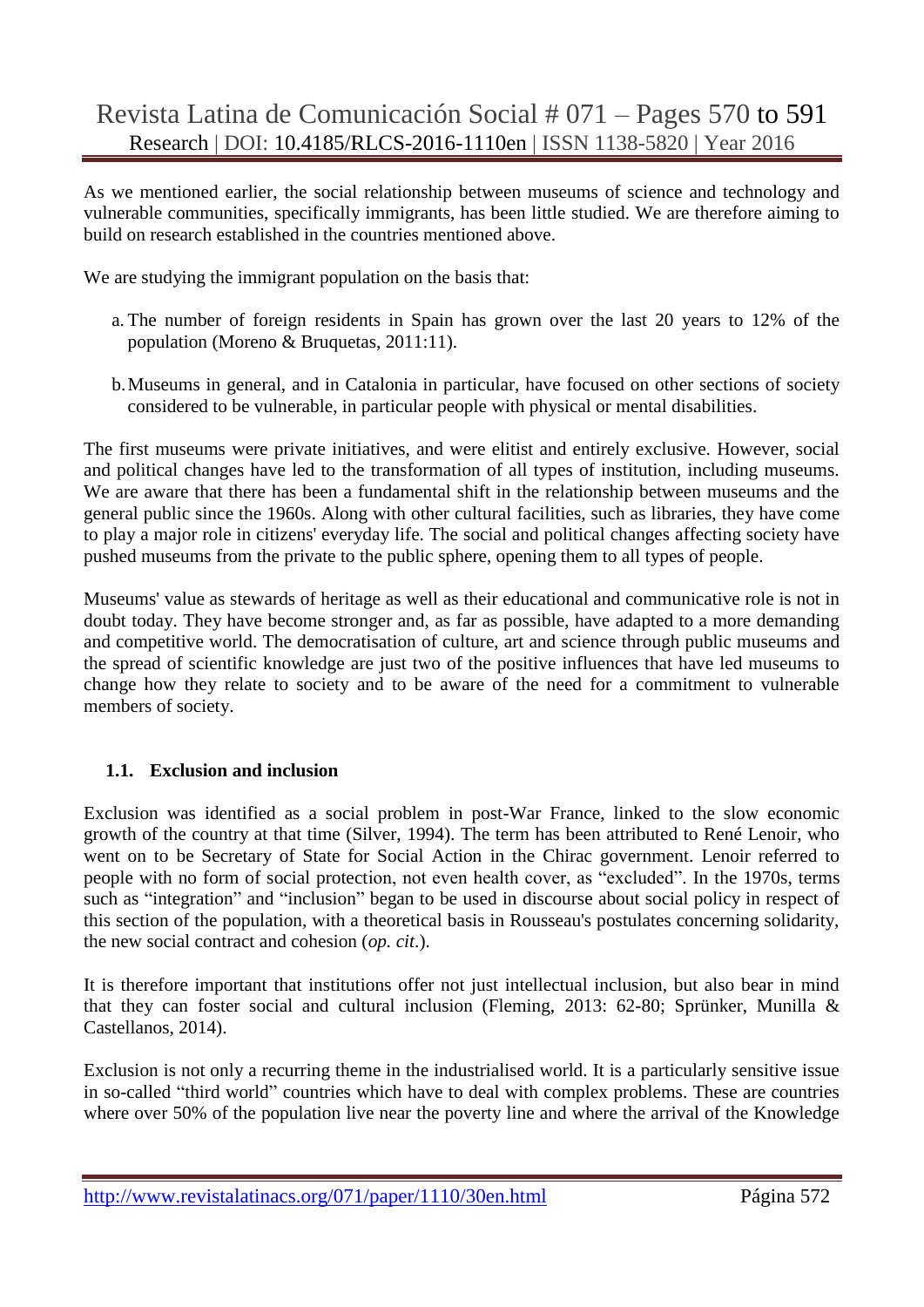Society has simply served to exacerbate inequality, especially among groups which have always suffered, such as ethnic minorities, the elderly and children.

The concept of citizenship is key when considering how to foster inclusion. According to Marshall (1998), "through education in its relations with occupational structure, citizenship operates as an instrument of social stratification". In this sense, museums have much to offer as institutions of nonformal education, one of their traditional roles.

The concept of exclusion reflects distinct ideas of social integration, solidarity and citizenship which are also used to determine policy. For Silver (2004), however, establishing categories of excluded people could have the opposite effect and even lead to the emergence of ghettos.

A leading researcher in this field in Latin America is Manfred Max-Neef, who developed the theory of Human-scale Development, going beyond the developmentalist and monetarist models traditionally linked to economics-based perspectives of development. Max-Neef proposed a model based on satisfying basic human needs (Max-Neef, 2006), an idea which was followed up by other researchers including Antonio Elizalde.

In this model, individuals' involvement in different civil society entities helps communities to be more integrated, thus bypassing the traditional "paternalistic role of the Latin American state" (*op. cit.*). Max-Neef's approach shifts the focus onto the so-called "invisible actors", sections of society who are traditionally excluded and who can play a part in establishing a more participative society through horizontal networks and micro-organisations. For the author, these strategies represent another form of support rather than a full solution to social inequalities.

Max-Neef, Silver, Elizalde and other authors particularly focus on socioeconomic exclusion. Elizalde (2002) drew attention to the specific issue of the failure of inter-generational social mobility. This referred to individuals from the poorest classes who have succeeded in completing their schooling. These people would belong to Galbraith's "New Class" (1973) of people with a high academic and intellectual level. The problem is that the system cannot absorb them and they end up falling back into poverty. Many members of the middle classes have found themselves in the same situation: having improved their lives through work, sacrifice and dedication, as a result of the economic crisis they are now unemployed and losing the homes and lifestyles they had achieved. This is particularly hard since it is the first time they have experienced such a major crisis (*op. cit.*). It is a situation currently affecting Europe, and especially countries such as Spain, where many of the best-educated young people have had to emigrate to find work. Many who belong to the working and middle classes have had no access to work despite their high level of education.

#### **1.2. Museums and inclusion**

With regard to scientific heritage, we must bear in mind that rapid scientific and technological development leads to a digital divide between those with scientific knowledge and those without. The communication media specialising in science, including science museums, form part of the "new cultural intermediaries", described by Bourdieu (1988), as their raw material is science, one of the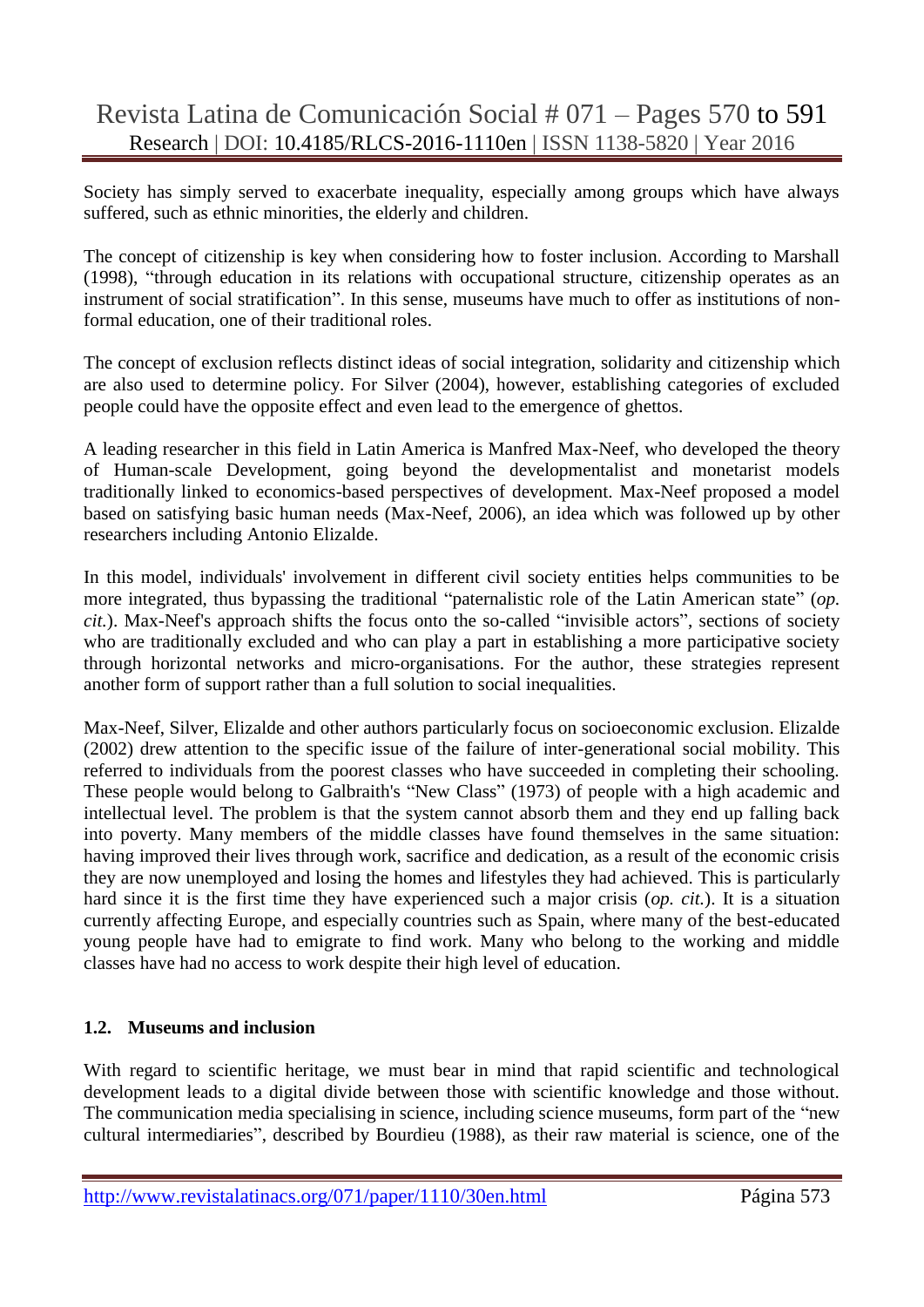so-called "new goods". These "new media" are defined as belonging to the sphere of information and education (Bourdieu, 1988) and are consumed by the "new class". Galbraith and Bourdieu pointed out that education has also become a mechanism for "distinction". In this context, scientific information is a new consumer item, highlighting the inequalities between the educated and the uneducated.

In the scenario of cultural consumption based on the "new intermediaries" and the consumption of "new goods" as described by Bourdieu in *Distinction*, we can identify two factors related to the consumption of scientific and technological information (Castellanos, 2010):

- 1. The consumption of information is not necessarily linked to social or economic status. It is related to the perception that science and technology are only for the experts.
- 2. Access to information on science and technology could be a source of inequality between those with scientific knowledge, however minimal, and those without. The ability to afford the technology is another source of inequality.

In this context, we must bear in mind that the studies previously carried out into social perceptions of science in most countries do not include rural populations. They only take into account the views of city dwellers who, in general, have greater access to information, especially in developing countries. The Spanish Foundation for Science and Technology (FECyT) is responsible for these studies in Spain, and has carried out a biannual survey since 2002.

There is a risk that, just like a lack of economic resources, the gap between the scientifically literate and illiterate could lead to social exclusion or even self-exclusion. Some sectors of society are much more susceptible and are traditionally at risk of marginalisation as a result of their socioeconomic and, in some cases, geographic origins.

Although some museum managers believe that museums should concentrate on their more traditional functions, many museums do not ignore their surroundings or current social circumstances. We are currently experiencing a range of crises (economic, political and social, and with regard to our security and values). Today's society is facing an accumulation of circumstances which produce uncertainty (Beck, 1992) and a sense of risk. In this context, institutions' efforts are vital, but so is governmental commitment to establishing policies that encourage museums to take on this role. Sandell (2003) suggests that for museums to become effective agents of social inclusion (Dawson, E.*, 2014a. 2014b)*, fundamental changes are necessary in their social function and working practices.

In some parts of the world the task of promoting social inclusion has been approached in a voluntary manner rather than based on specific policies defined by the institutions, although they are aware of the need for it. Since the late 1990s, the debate has moved from the theoretical sphere to the practical (Sandell, 2002). In general, social inclusion in museums has been approached from the point of view of accessibility for people with physical and mental disabilities, and programmes aimed at such sections of society have been developed for over two decades in many parts of the world, including Spain.

http://www.revistalatinacs.org/071/paper/1110/30en.html Página 574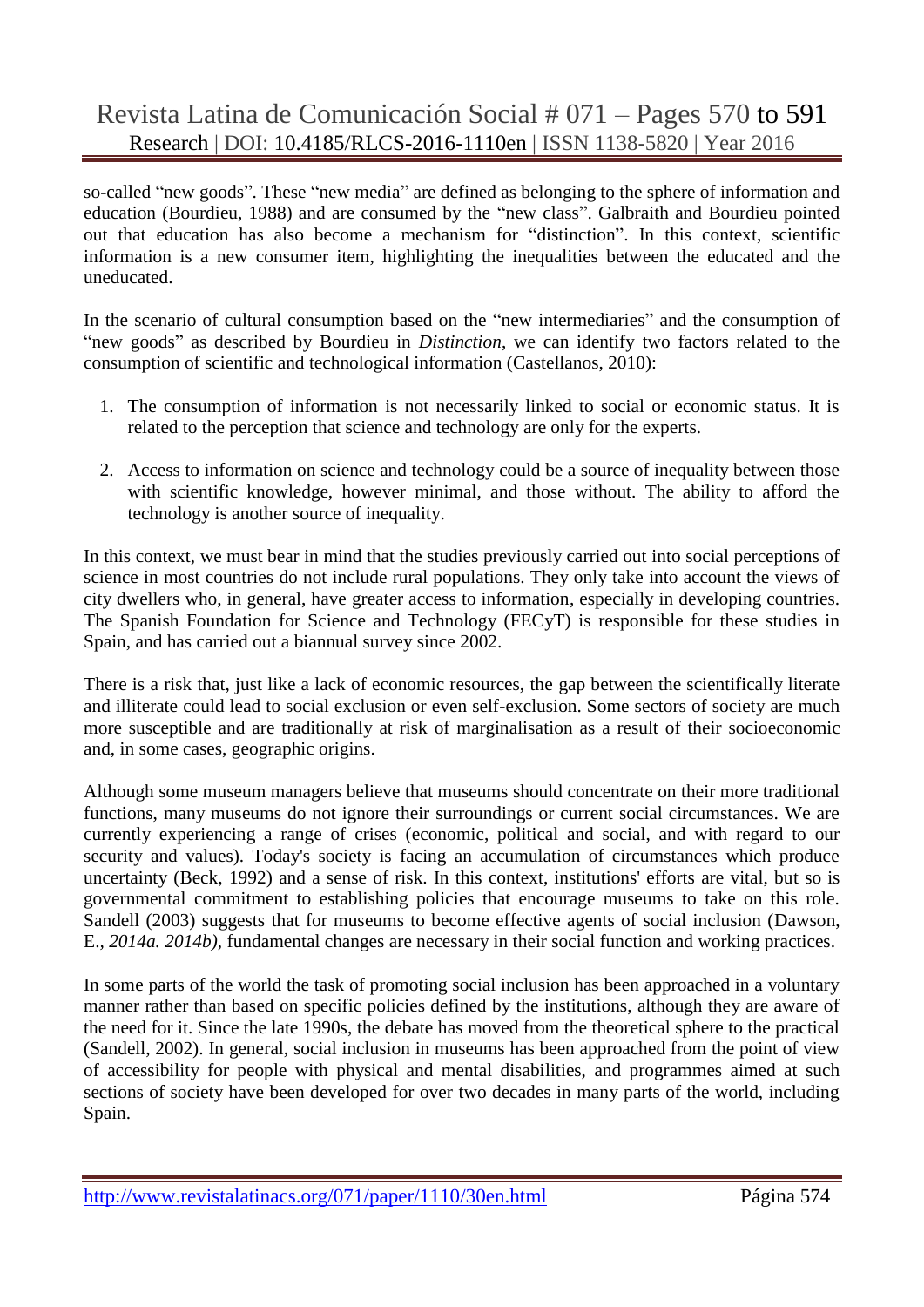Although other European and Latin American museums have paid attention to social sectors at risk of exclusion, there are few ongoing programmes in Spain, and few studies into the outcomes thereof. In many cases, social studies continue to be linked to studies of the educational and didactic role of the museum, blocking progress in this area. This could be because Spain has only recently begun to receive immigrants compared to other countries such as the United States and the United Kingdom.

The experience of the United Kingdom shows two clear lines of action, as described above:

- 1. Measures focusing on people with physical or mental disabilities.
- 2. Measures focusing on people affected by other forms of exclusion (social, economic, victims of racism, immigrants, etc.).

These measures have been developed and, up to a point, fostered, by governmental social and cultural policies resulting in, for example, the publication in 2000 of one of the most extensive studies into *Museums and Social Inclusion* prepared by the Group of Large Local Authority Museums (GLLAM) and involving 22 museums and galleries around the country (Castellanos, 2013).

In the United States, one of the most recent studies was carried out in 2011, entitled *Cultures Connect All. Rethinking Audiences in Times of Demographic Change*, in which museums exchanged experiences related to dealing with members of the most vulnerable communities. The key outcome of this exercise was the recognition of the need to contribute to improving the lives of two key groups: the over 65s and immigrants, taking into account the needs of each group in all aspects of their lives, from health, education and managing their finances, to the isolation suffered by many in these groups. It is particularly important to work with these two groups, as it is calculated that there will be over 70 million people over the age of 65 in the US in the next 20 years, while more than 10 million immigrants arrived between 2000 and 2007. Of these, 20% are aged 55 or over (Partners for Livable Communities, 2011: 13):

"…immigrants and older adults have unique assets to offer. The immigrant community often has extensive social networks and deep ties to cultural heritage, and many older adults have diverse experiences and flexible schedules to contribute to cultural activities. Both groups bring the added value of strong family and youth connections. If cultural organizations can tap into these networks and this experience, they will find audiences to sustain them far into the future" (Partners for Livable Communities, 2011: 9).

At 30 June 2013, there were 5,503,977 foreigners registered as living in Spain or holding a residence card. Despite the economic crisis, this was 1.7% more than at the same date in 2012, according to figures from the Permanent Observatory on Immigration (2013: 1). There are 1,261,416 immigrants living in Catalonia, including EU residents, which represents 22.9% of the total for Europe (Ministry of Employment and Social Security: 2013). As noted by Moreno and Bruqueta (2011), the number of immigrants in Spain is high. Cultural institutions therefore need to take this community into account, following the example of the United States (Partners for Livable Communities, 2011).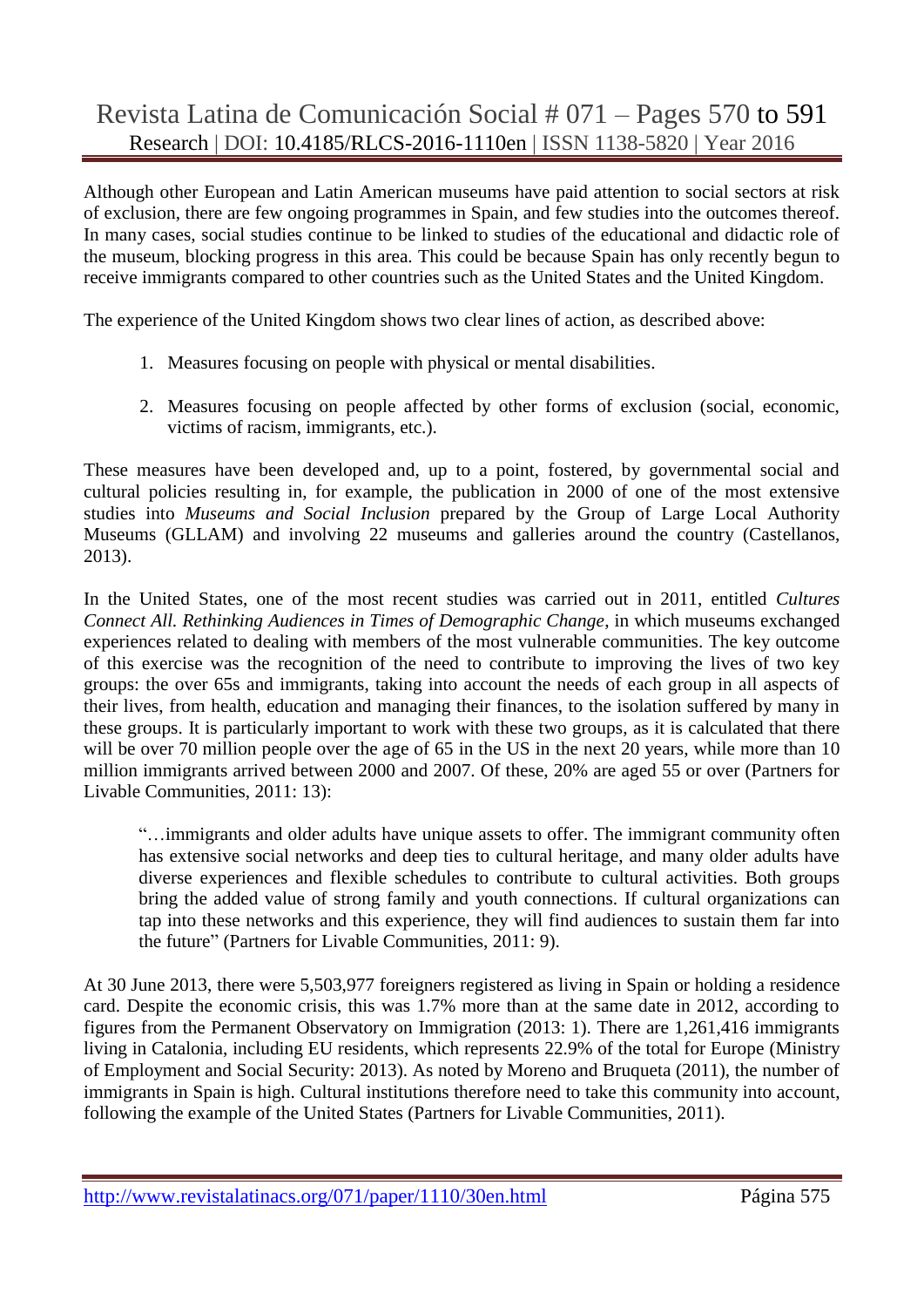### **1.3. Museums and identity**

This preliminary research was not intended to look deeply into issues related to identity. Nevertheless, it does investigate the role of museums (with their common and distinctive cultural features) as part of the host country's cultural infrastructure.

Firstly, before looking at the visitor's identity within the museum, we must bear in mind that many theorists have written about and studied this issue in depth. Work is currently being done in Europe to develop a conceptual and contextual understanding of the subject (Galla, Amareswar, in Braendholt Lundgaard, Ida; and Thorek Jensen, Jacob, 213: 64).

For this first study, we focused on the concept of identity from the perspective of cultural studies. This is a central concept of current theory seen in most studies, from analyses of popular culture to gender studies. Identity is related to how people see themselves, (Barker, 2001). Cultural studies are concerned with how individuals come to be as they are, how they develop subjective awareness, and how they describe themselves (woman, man, black, white, native, Panamanian, etc.).

The view of identity as a product of common heredity, common ancestors and shared symbolic resources was defined by Stuart Hall as the "essentialist" position. From this perspective it is possible to talk of, for example, a "British identity" (Barker, 2001: 176). Nevertheless, Hall also defined an "anti-essentialist" position on identity, organised around points of difference. For Hall it is important to bear in mind that identity is not a natural state or one to be taken for granted, but rather a process of construction based on similarities and differences originating, above all, in the multi-cultural nature of modern societies. He therefore suggests using the concept of "articulation", whereby two different features are combined, as the basis for studying identity. Similarly, García Canclini (1997) refers to intersections, the point where "narratives clash or cross over". García Canclini (1997) used the term hybridisation to embrace "a range of intercultural mixes", going beyond the concept of syncretism. In the late 1980s the term "glocal" was coined in the Anglo-Saxon world to reflect capitalist processes which localised the global and globalised the local (Escobar, 2001) in response to Latour's proposal to hybridise the two terms (Prazniak & Dirlik, 2001: 28).

These approaches developed in the 1990s are applicable to societies today where the processes of globalisation and migratory movements have displaced the concept of identity. It has literally been moved. Borders and territories are ever less clearly defined, and the development of ICTs, especially the growth of social networks, has contributed to this process.

In this context, Rounds' (2006) perspective on the construction of identity is pertinent. To construct an identity we must maintain and adapt it and persuade others to believe in it. This is an essential process in a globalised society where borders are becoming blurred. According to Jay Rounds (2006), identity is not just defined by one's place of birth, but is linked to the place and the ways in which one's life is constructed, in line with the ideas of cultural studies theorists in both the Anglo-Saxon world and in Latin America. This aspect is fundamental in societies characterised by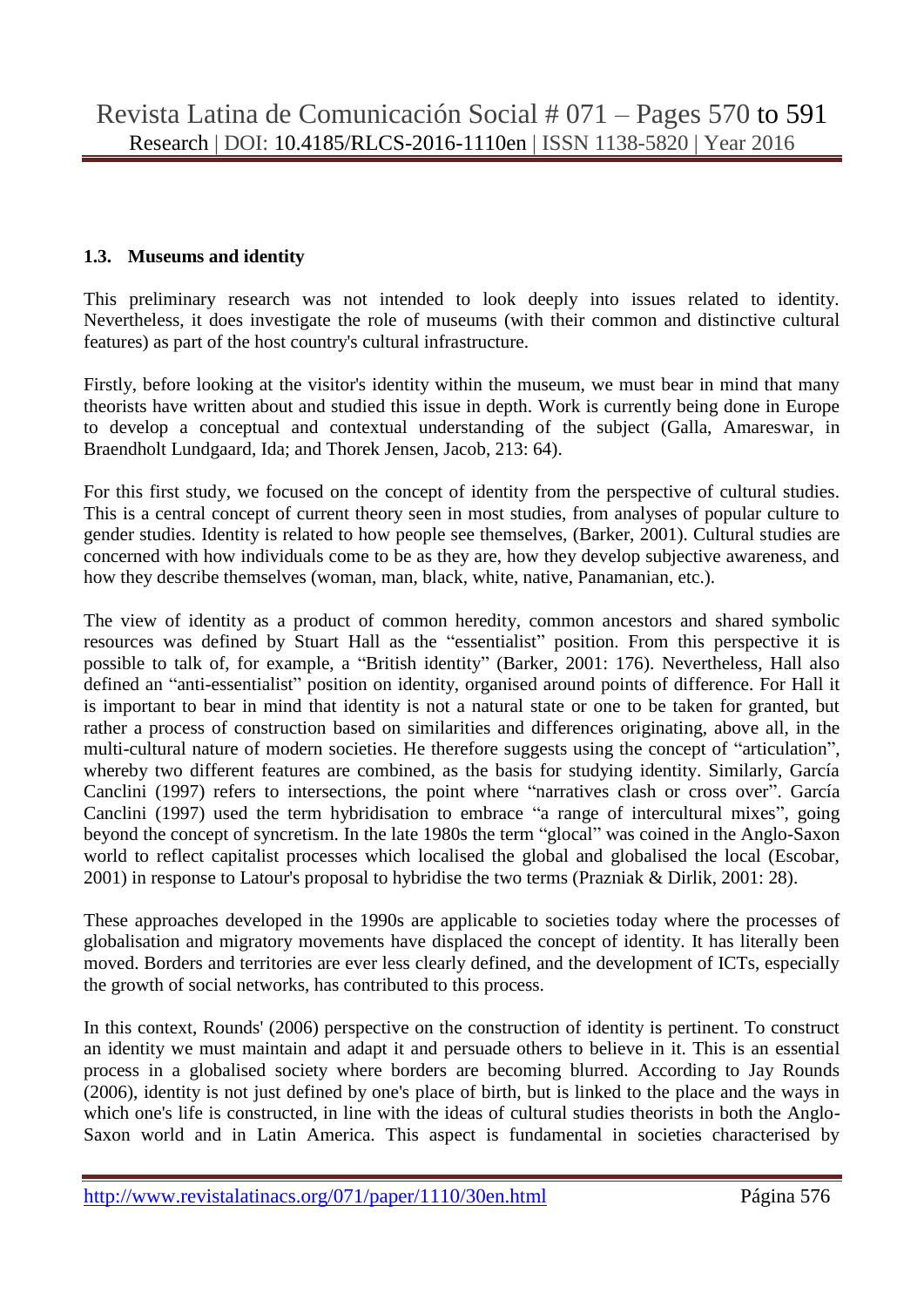migratory processes. Talking about identity does not mean closing oneself off from the world, but inviting others to know and recognize you.

Returning to the concept of identity in museums, this is a theme which is inherent in the origins of these institutions. The great museums build collections of objects which symbolize Hall's essentialist position, which we referred to earlier (roots, tradition, common factors, heritage), while in multicultural societies they reflect the anti-essentialist position (differences) defined by the British researcher.

Museums of science and technology thus need to facilitate a dialogue between the different identities that coexist in each community. The only feasible model is one designed by each museum to reflect the context and society in which it operates.

Interaction or dialogue between different identities and the museum can be expressed pictorially as follows:

#### **Chart 1. Identity and the museum**



#### **Source: Castellanos (2011)**

The chart shows that the museum is not just a mediator, but can also be a place where an individual finds and develops their different identities, bearing in mind that "heritage houses and provides very specific knowledge that we can acquire and it can become part of our personal or collective identity" (Sprünker, 2011). This process can help strengthen the relationship between science and society.

In linking the scientific aspect to the immigrant, we are not interested in examining their academic baggage, or discovering what they learned from a visit to an exhibition. Rather we seek to explore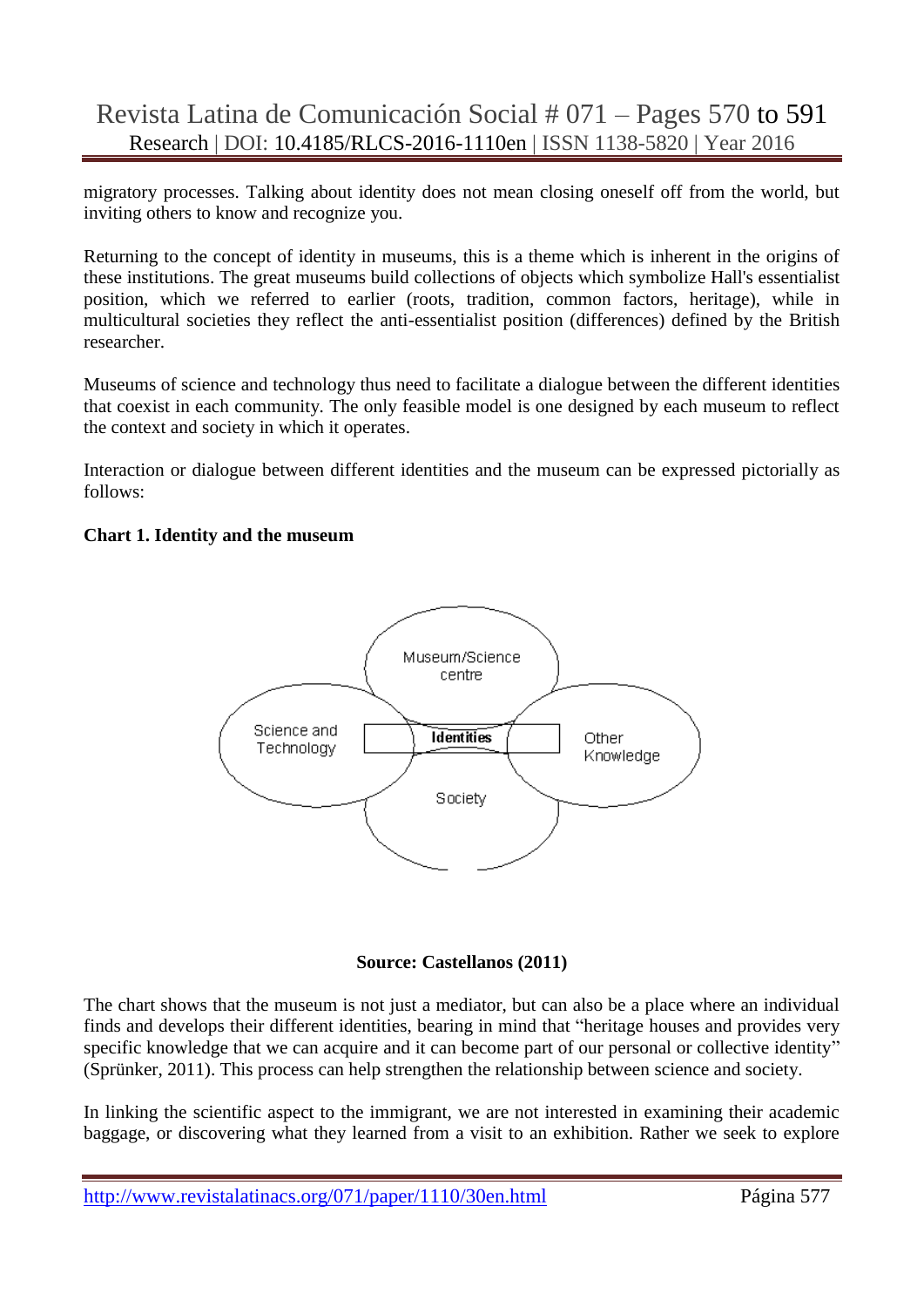how they see their own identity when they enter the museum: Are there exhibits that help them to understand the natives of the city in which they live? Do any pieces or spaces remind them of their place of origin? We reiterate that this preliminary study treats identity as a theme to be explored.

#### **2. Method 2.1. Participants**

Two museums were involved in this initial research:

Cosmocaixa is a science museum owned Obra Social "laCaixa" and is located in Barcelona. It was opened in 2004 following the redevelopment of its predecessor, the Barcelona Science Museum, which was opened in 1981. It plays a major role in the scientific life of the city. It is the regular location for popular science events which go above and beyond its heritage and educational functions. The institution has inspired many other science museums and centres around the world, especially in Spain and Latin America. The "la Caixa" Foundation runs one of Spain's most important social programmes. In 2012 the bank allocated over 200 million euros to social programmes (Obra Social "la Caixa": 2012).

The Barcelona Maritime Museum is a pioneer in Spain in working with people at risk of socioeconomic exclusion. It is located in the Raval, one of the city's oldest districts and one which has some of its worst poverty figures, as well as being one of the neighbourhoods with the greatest numbers of immigrants, most notably from Pakistan and Morocco. It is the first museum in Spain (and the second in Europe) to have a Social Responsibility department, and operates on the principle that access to culture is a basic right of the citizen. The museum's recently restored building is in an unbeatable location where architectural barriers have been removed. The museum is currently working with the Universitat Politècnica de Catalunya (UPC) to develop special software for the blind and visually impaired. In 2011, the museum set up the NORAI project in partnership with the cooperatives Norai Raval SCCL and Impulsem SCCL and the Surt Foundation. The aims of the project include helping to improve the quality of life of the neighbourhood's inhabitants. The project is designed to research and promote maritime cuisine while helping to train local people at risk of social exclusion, especially immigrants, and facilitate access to employment. The project is also supported by the association Diàlegs de Dona, which works with immigrant women from non-EU countries to help them integrate in Catalan society.

## **2.2. Methodological strategies**

To achieve the aims set out in the preliminary study, we used one quantitative technique involving self-reporting (a questionnaire) and two qualitative techniques (non-participatory observation and documentary analysis). The data were compiled from questionnaires with open-ended and closed questions, including a non-verbal scale.

The questionnaires enabled us to obtain first-hand information from the respondents. It is one of the most common self-reporting techniques used in heritage institutions.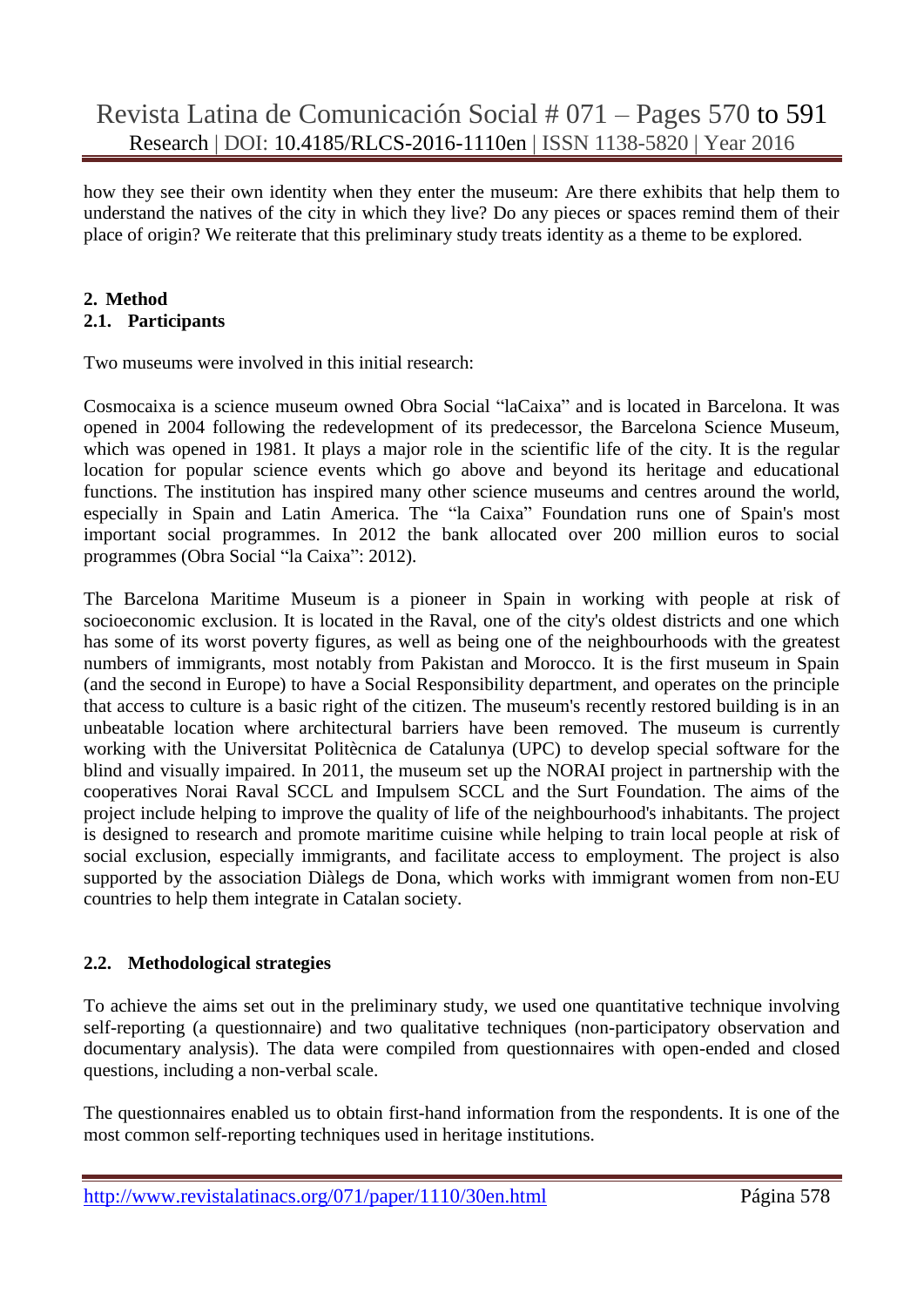In the case of Cosmocaixa, the questionnaires were completed by the subjects themselves, while at the Maritime Museum they were carried out face-to-face, post-visit by Diàlegs de Dona. The questionnaire was structured to collect information in three sections:

- a) The respondent's relationship with the museum
- b) The relationship between the museum and identity
- c) The subject's socio-demographic profile

A non-verbal scale was added based on an icon  $(\mathbb{Q}, \mathbb{G}, :]$ ), allowing the visitor to evaluate their perception of the place visited. This provided an emotional indication of whether the immigrant felt comfortable, uncomfortable or indifferent in the museum.

The questionnaire form was adjusted after reviewing the first results collected in Cosmocaixa, to change those questions which did not provide any information. Changes were also made in response to a request by the association that helped during the visit to the Maritime Museum, as most of the women taking part in the activities were illiterate or did not speak either of the two languages used (Spanish and Catalan).

#### **2.3. Process**

#### **Image 1. Exhibition and visitors at Cosmocaixa**



Source: Cosmocaixa. Escarlata Blanco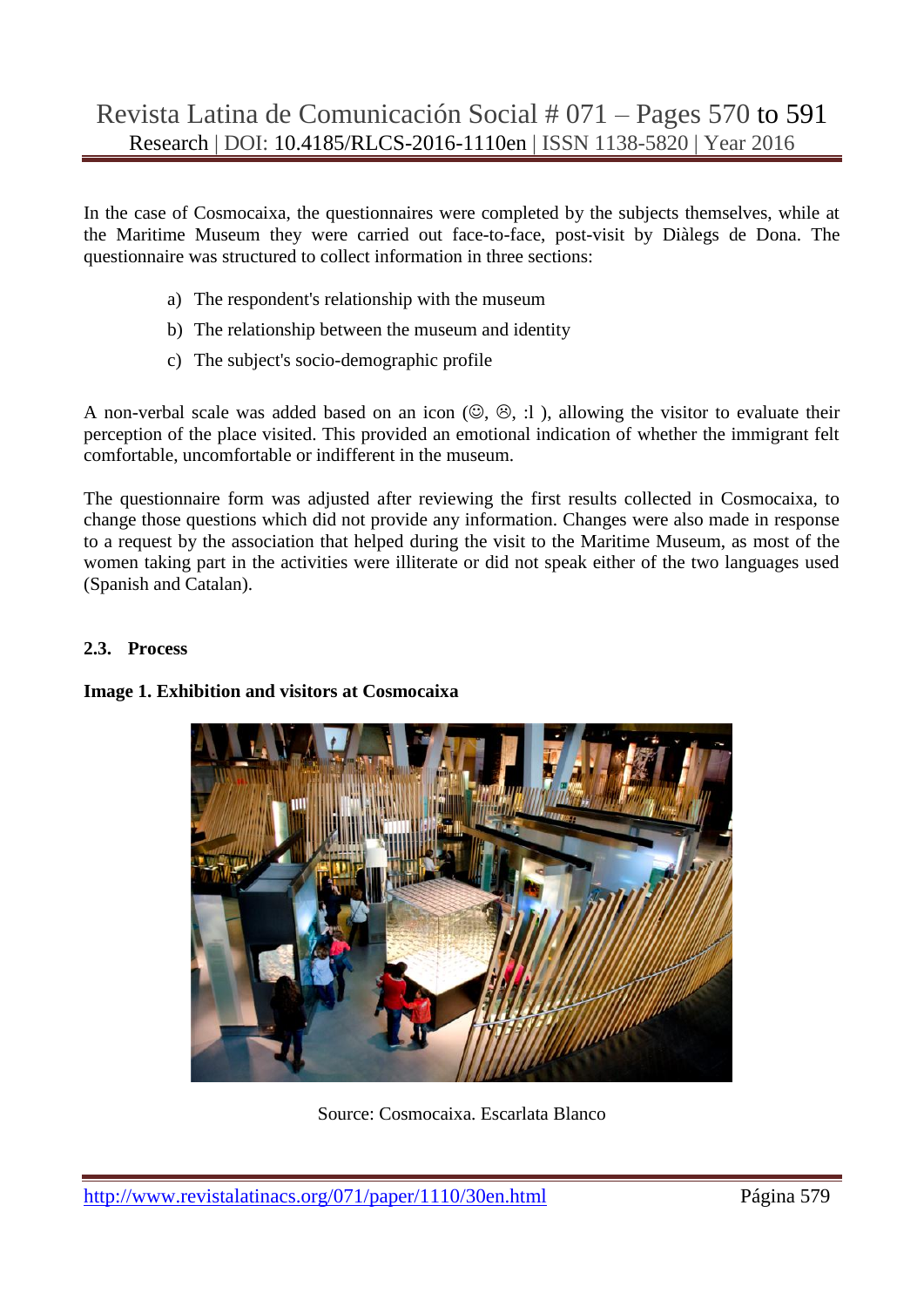A test was carried out in each museum as follows:

A pilot test was carried out at Cosmocaixa in the first fortnight of July 2013 to check that the questions in the survey were appropriate. Nineteen questionnaires were collected from randomly selected immigrant visitors to the museum; of these 19, three were considered invalid due to the questions being answered in group, and thus excluded. No distinction was made between weekday and weekend visitors.

20 immigrant visitors were surveyed at the Maritime Museum on 14 February 2013. For the purposes of the study, the museum programmed a tailor-made visit for a group of women who participate in Diàlegs de Dona. The visit took place in the morning and lasted an hour and a half. The visit was structured as follows:



**Image 2. Group of women participants in the visit to the Maritime Museum**

Source: Fieldwork by Patricia Castellanos (2013)

a. The Museum's Social Responsibility coordinator, Teresa Soldevila, gave an introductory presentation on the museum, describing the features of the historic building and the institution's activities. An explanation of cultural heritage was also given. The presentation had to be cut short due to the need for translation. It must be noted that the women were recently arrived immigrants or had not learned the language, and the museum employee's script therefore had to be previously translated into their languages. This was done by teachers working for Diàlegs de Dona.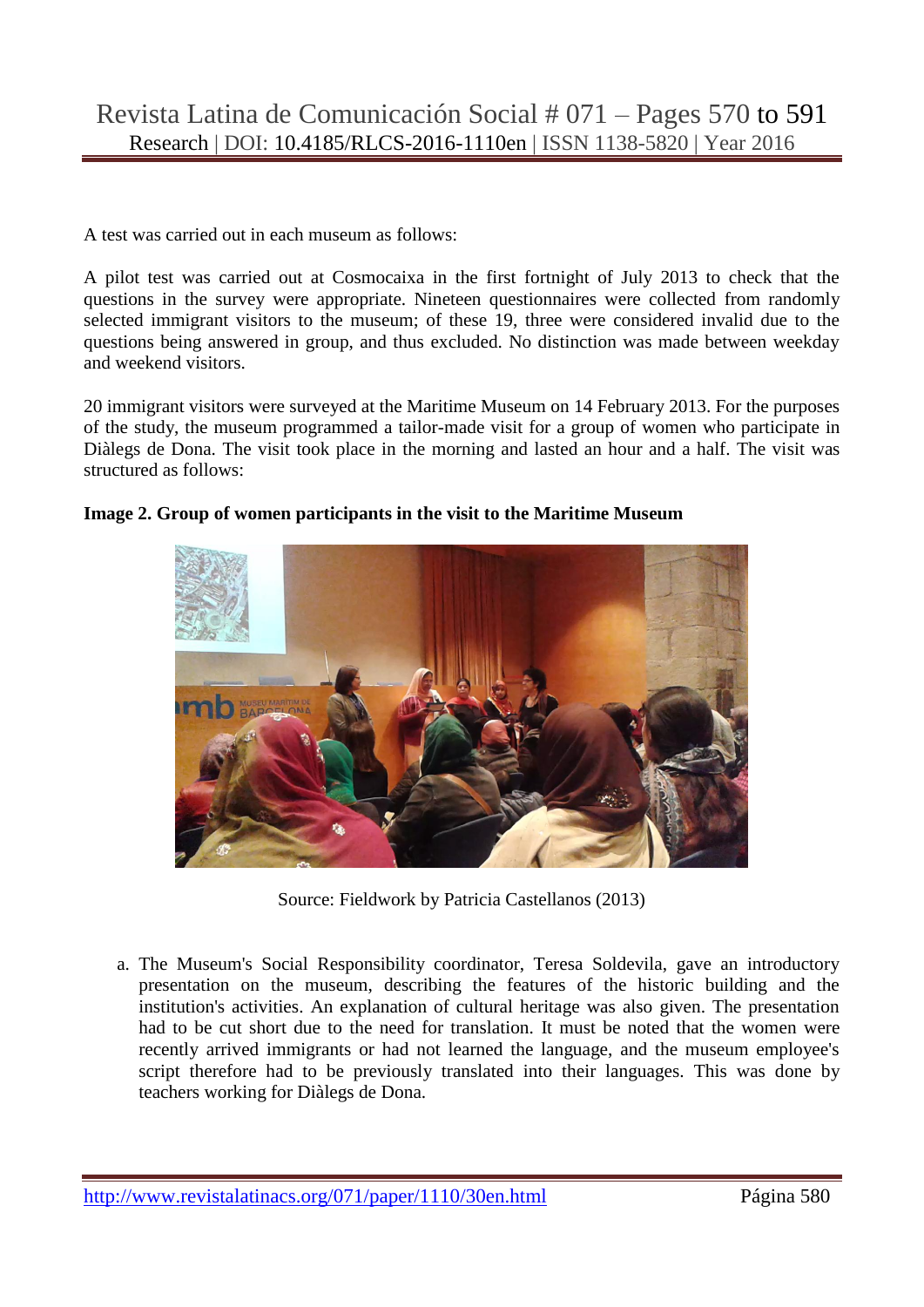- b. 43 women from Pakistan, India and Bangladesh attended the session, and 20 completed the post-visit questionnaire. For this purpose, the museum employee's script had previously been translated to Urdu, Hindi and Bengali. This work was carried out by the association's educational staff with some of the participants who understand Spanish or speak English. During the visit, Teresa Soldevila's presentation was alternated with translations by three women who spoke Spanish or English. During the activity, non-participatory observation of the women's reactions took place.
- c. A week later the survey was performed, involving the same language issues. The questionnaire had to be simplified to facilitate the collection of data.

The data and information collected were then analysed, categorising the adjectives used in the answers.

#### **3. Findings**

The results of the surveys must be interpreted bearing in mind that this was a preliminary study.

#### **3.1. Cosmocaixa**

Survey of randomly selected immigrants:

a) Section 1. The subject's relationship with the museum

This was not the first experience of Cosmocaixa for most of the respondents: of the 16 surveyed, 14 had previously visited the museum. The reasons given for not having previously visited the museum were not knowing where it was and work reasons.

#### **Chart 2. Have you visited the museum before?**



#### Source: own data

Of those who were not visiting for the first time, six had been to the museum 1 to 3 times and nine had been on more than three occasions.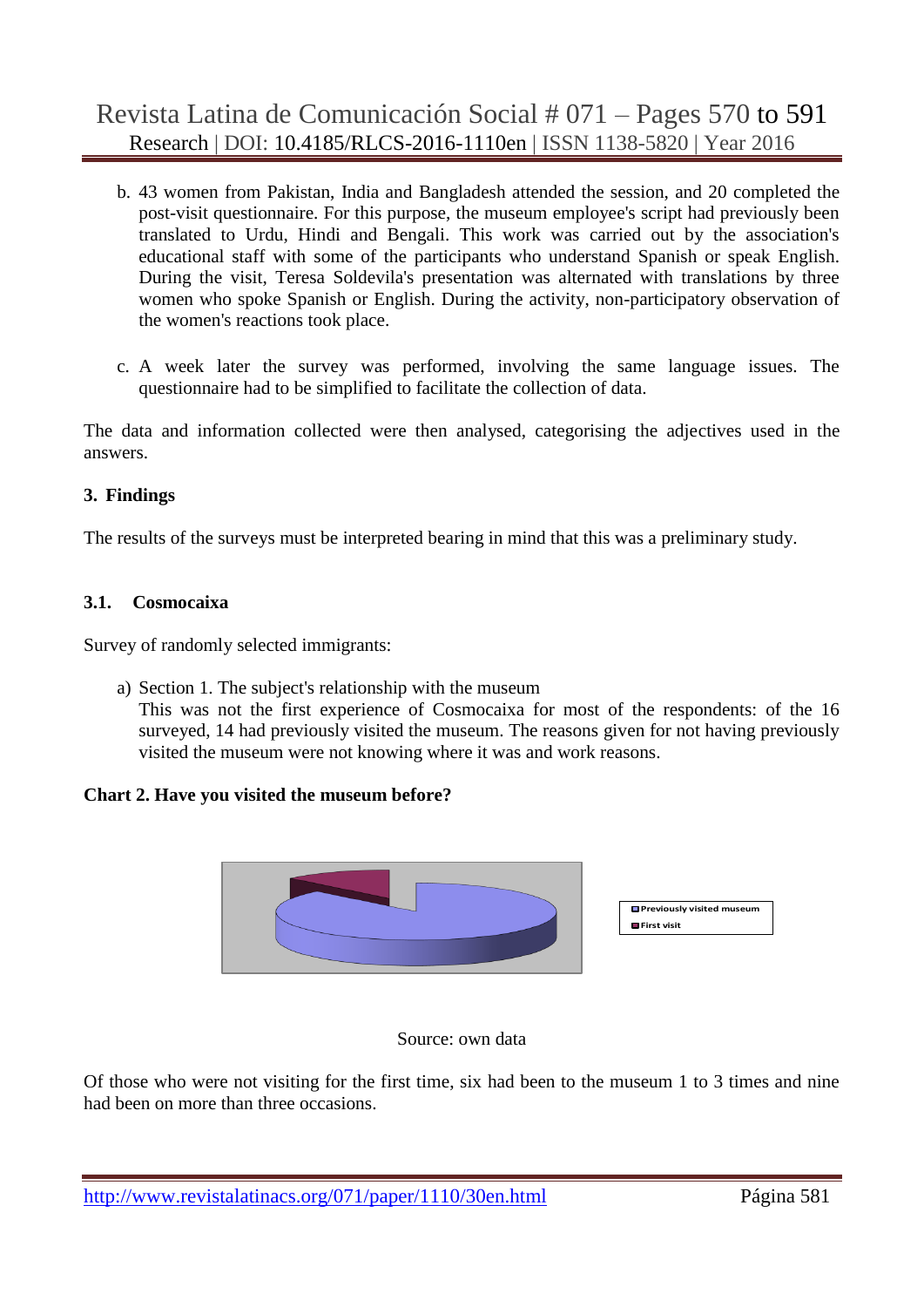When asked to evaluate the museum using a non-verbal scale, all the participants chose the most positive icon  $\odot$ . This positive view of the museum is reflected in the fact that 14 of the respondents said they felt comfortable there, in respect of the space, the museum's contents, cleanliness, temperature and signage.

For those for whom this was not the first visit, time was not a decisive factor. Seven of the respondents strongly disagreed with the statement that lack of time affected their decision to visit.

Two respondents were unsure of how to respond to the statement "I would prefer another activity", two disagreed a little and seven strongly disagreed. Eleven participants would return with another person. 9 participants strongly disagreed with the statement that the museum did not interest them, while two disagreed a little. Three disagreed slightly with the assertion that Cosmocaixa was not for them and eight strongly disagreed.

As we were interested in finding out if museums help immigrants to integrate, the participants were asked if the visit to Cosmocaixa had helped them feel at home in the country. Five people strongly agreed, five agreed somewhat, one was not sure, one disagreed and four did not answer.





Source: own data

a) Section 2. The relationship between the museum and identity

In this section we tried to determine if visitors saw any link between the museum and their own identity.

This was based on the concept of identity described by Jay Rounds (2006), as being not just defined by one's place of birth, but linked to the place and the ways in which one's life is constructed. Bearing this in mind, we asked if the museum had helped the visitor feel closer to the host city and to their place of origin. Seven of the respondents said they felt closer to Barcelona and their neighbours here, six said they felt closer to Spain, to their country of origin, their family, their friends who do not live here and to their friends here. For four people, the museum made them feel closer to their parents' country.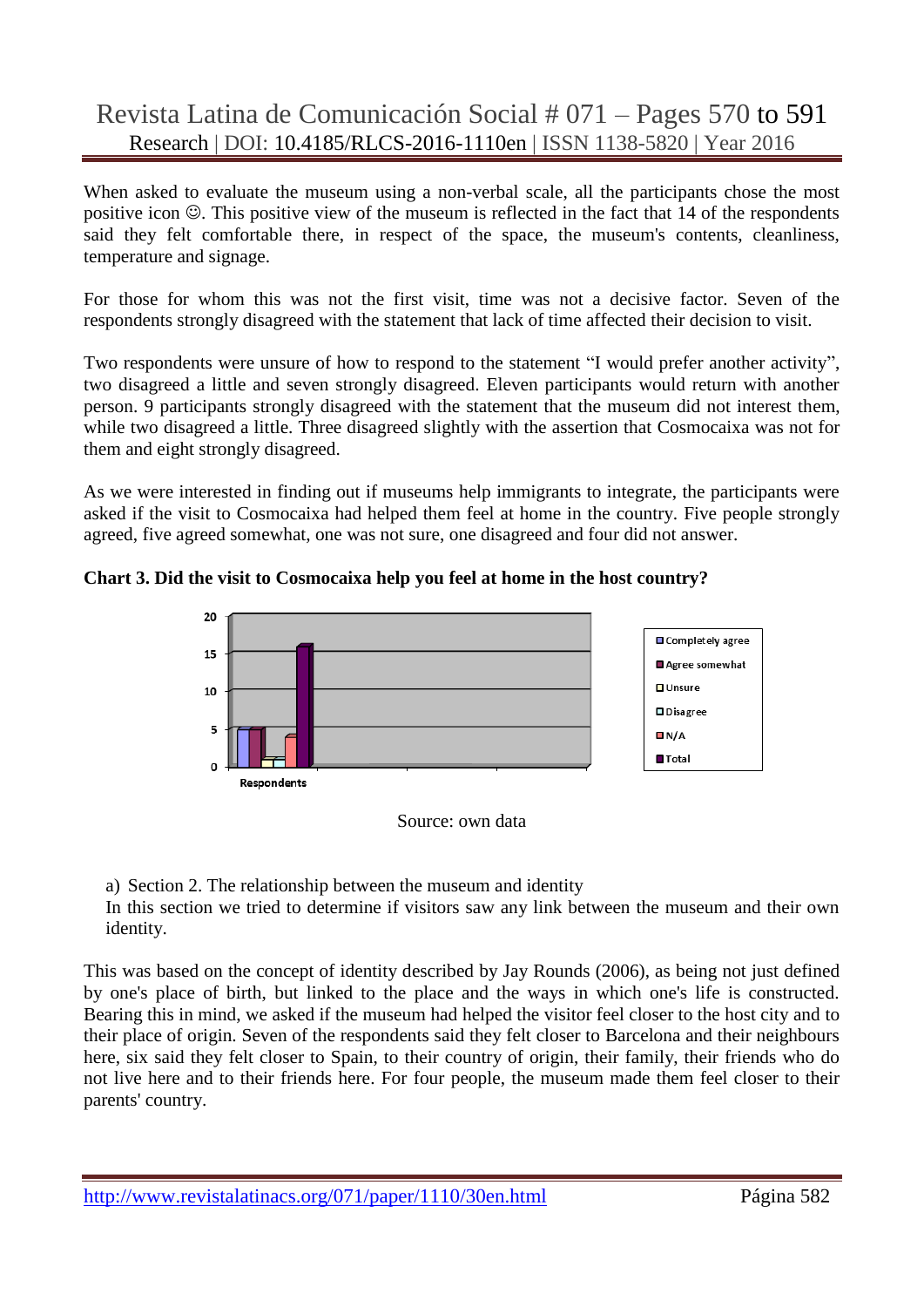

#### **Chart 4. Has Cosmocaixa helped you feel closer to the host city and to your place of origin?**

#### Source: own data

In order to investigate the link between the visitor's identity and Cosmocaixa, we asked the following question: Did anything in the museum remind you of your place of origin? (Think about the exhibits, the concepts explained, the surroundings, the architecture, and anything else you want to mention). Ten people said yes and indicated some aspect of the museum (seven mentioned the "Flooded forest" [1]). The other six said nothing reminded them of their home countries.

**Chart 5. Did anything in the museum remind you of your place of origin?**



Source: own data

Half the respondents answered yes, and half no, to the opposite question, "Did you notice anything in the museum which was very different to your home country?", although none specified what aspects they found different.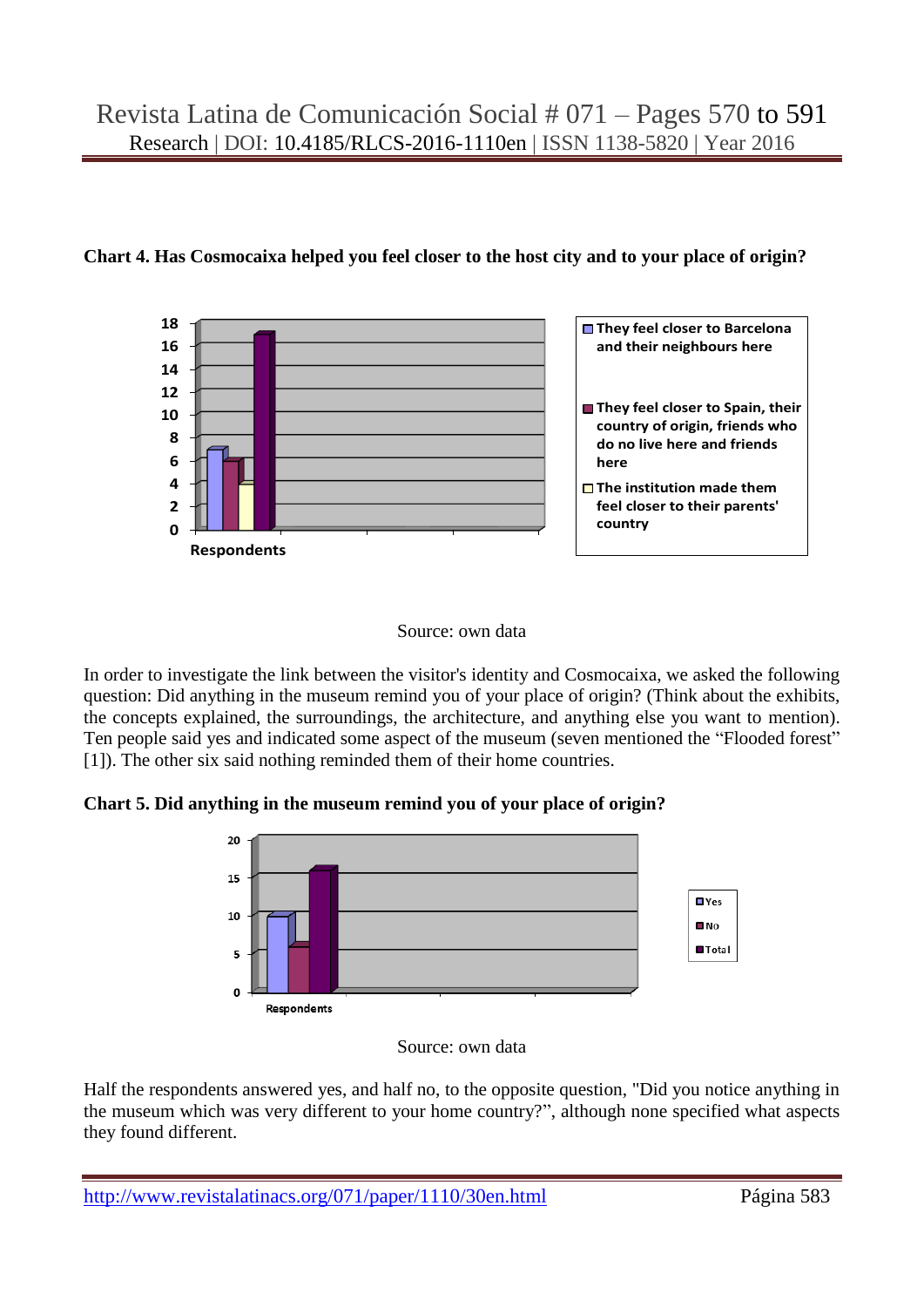b) Section 3. The subject's socio-demographic profile

The questionnaire was completed by ten women and six men (37.5%). Eleven of them were between 29 and 49 years old. Two were between 18 and 28 years old. One was between 50 and 60 years old and two were over 60.

#### **Chart 6. The gender of visitors and respondents**



#### Source: own data

Three of the respondents to the pilot survey were from Italy and the rest were from Germany, Brazil, China, Colombia, Cuba, Morocco, Mexico, Peru, Poland, the Dominican Republic, Uruguay and Venezuela.

Two of the respondents had lived in Catalonia for 1 to 3 years, nine had lived here for 4 to 10 years and 6 had lived in Barcelona for over 10 years.

They were currently working in a wide range of jobs: housewife, researcher, mother, running a business from home, translator, shop assistant, cook, schoolteacher, office worker, geriatric care worker, two students and two retired people. They also reported a wide range of professional backgrounds: industrial designer, IT technician, biologist, student, cleaner, company director, dentist, housewife, fine arts, cook, teacher and healthcare worker.

Seven respondents had studied to university degree level, while four had studied to baccalaureate level, one to intermediate level and one held a diploma. One had a post-graduate qualification and two had master's degrees.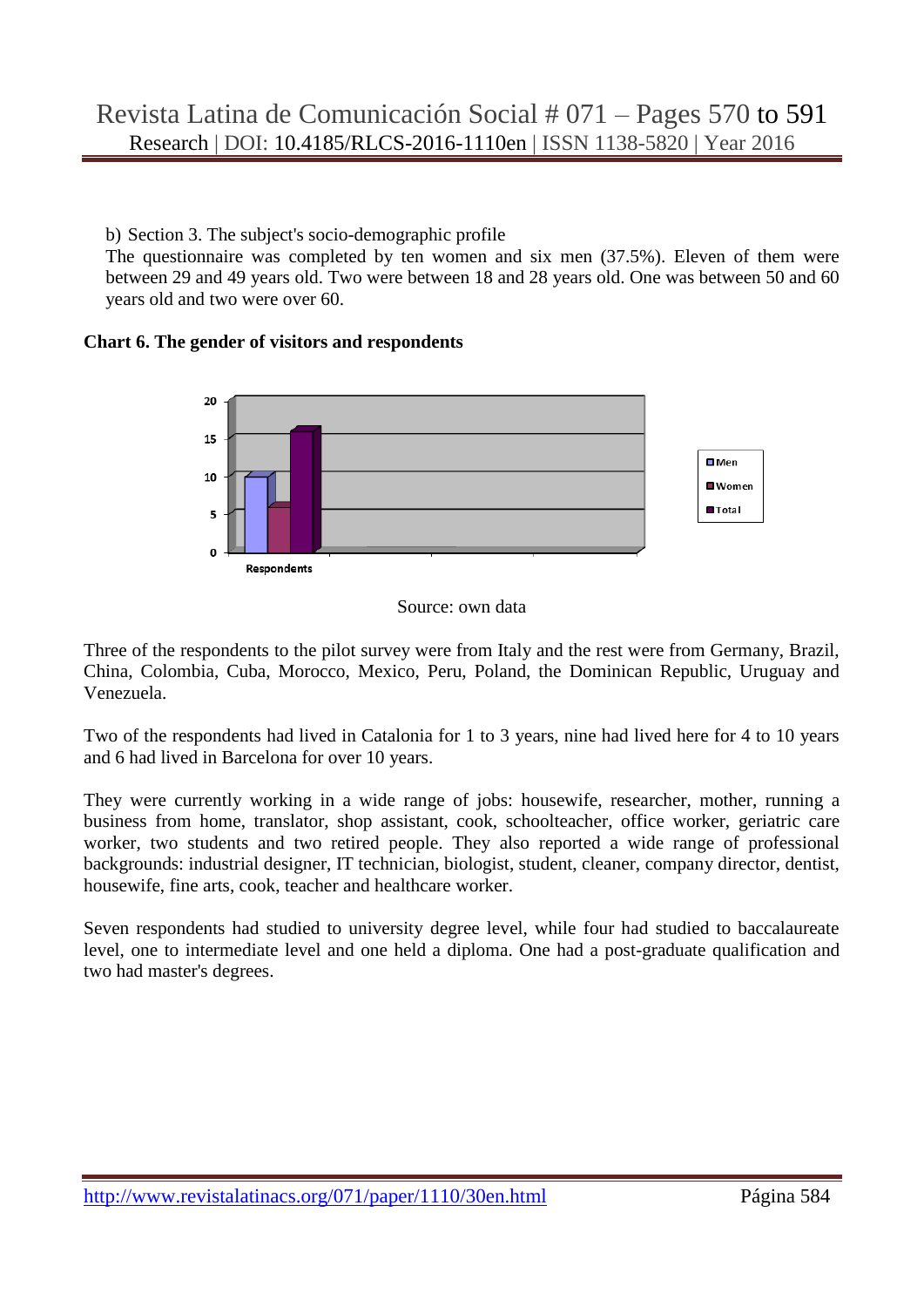## **Chart 7. Educational level**



Source: own data

### **3.2. Maritime Museum**

Results of the questionnaire designed for a group of immigrant women who visit the association Diàlegs de Dona, following the visit to the museum described above.

a) Section 1. The subject's relationship with the museum

Of a total of 43 women who participated in the visit, 20 answered the survey. Twelve of these were visiting the museum for the first time. Of those who had never been to the museum, half said they had not heard of it. Five respondents stated that they had been to the museum more than three times and three said they had heard their husbands talk about it. Thirteen of the respondents said they liked the museum and that it was easy to find. Eleven of them said it helped them connect with the host country.





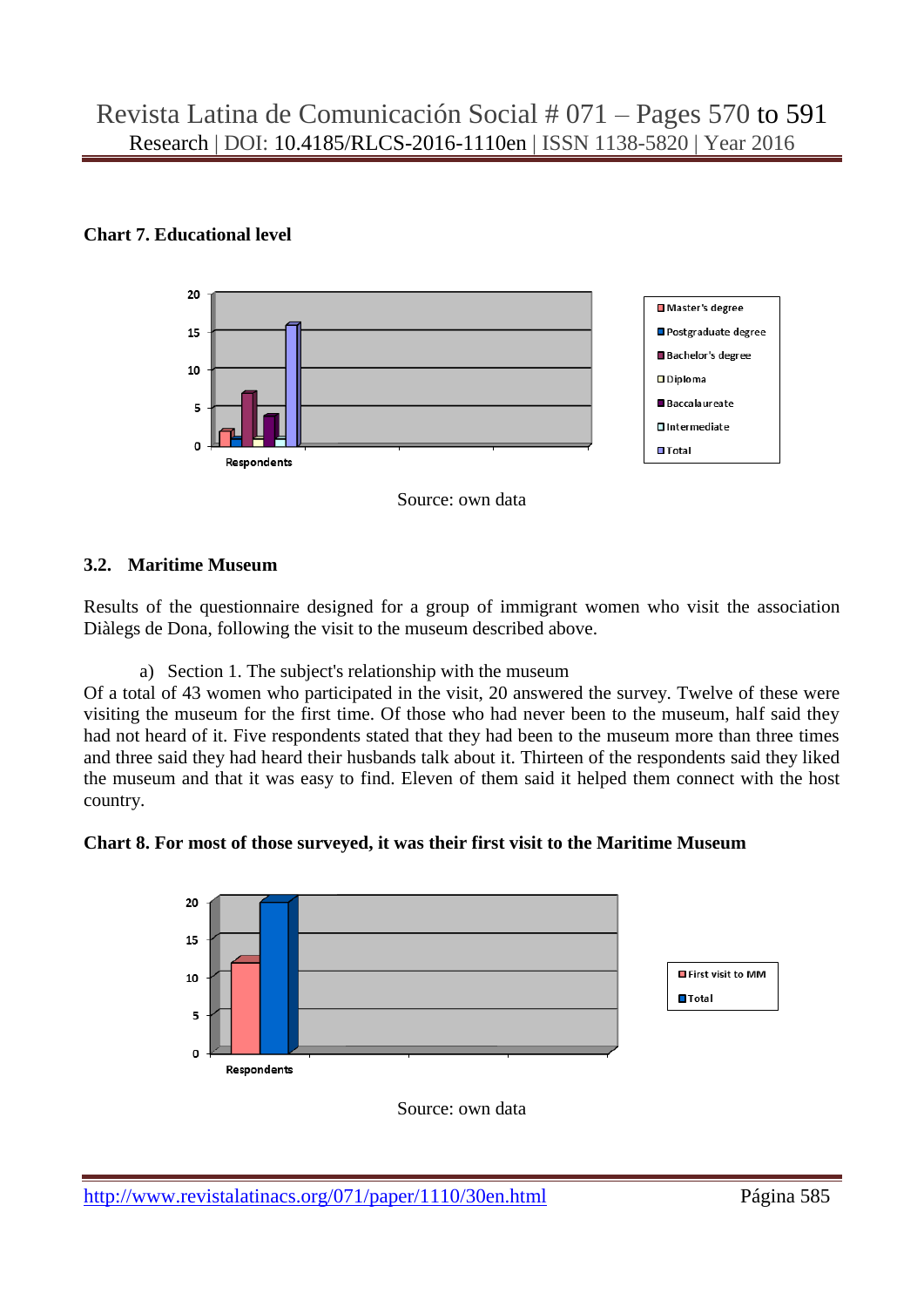b) Section 2. The relationship between the museum and identity

Seventeen of the respondents said they had found aspects in the museum which reminded them of their home countries, but 11 considered that there were aspects which were very different, although they did not specify which they were. Some mentioned that the boats on display were bigger or smaller than those they saw at home.







Ten of the respondents said the visit to the museum did not help them to understand Catalonia better, and the same number said that it did not help them to understand Spain either. But 8 women said it had helped them to understand their friends in Barcelona better and 5 that it had helped them understand their country, the opposite view to that expressed by 6 respondents.

**Chart 10. Has the Maritime Museum helped you to understand the host country better?**



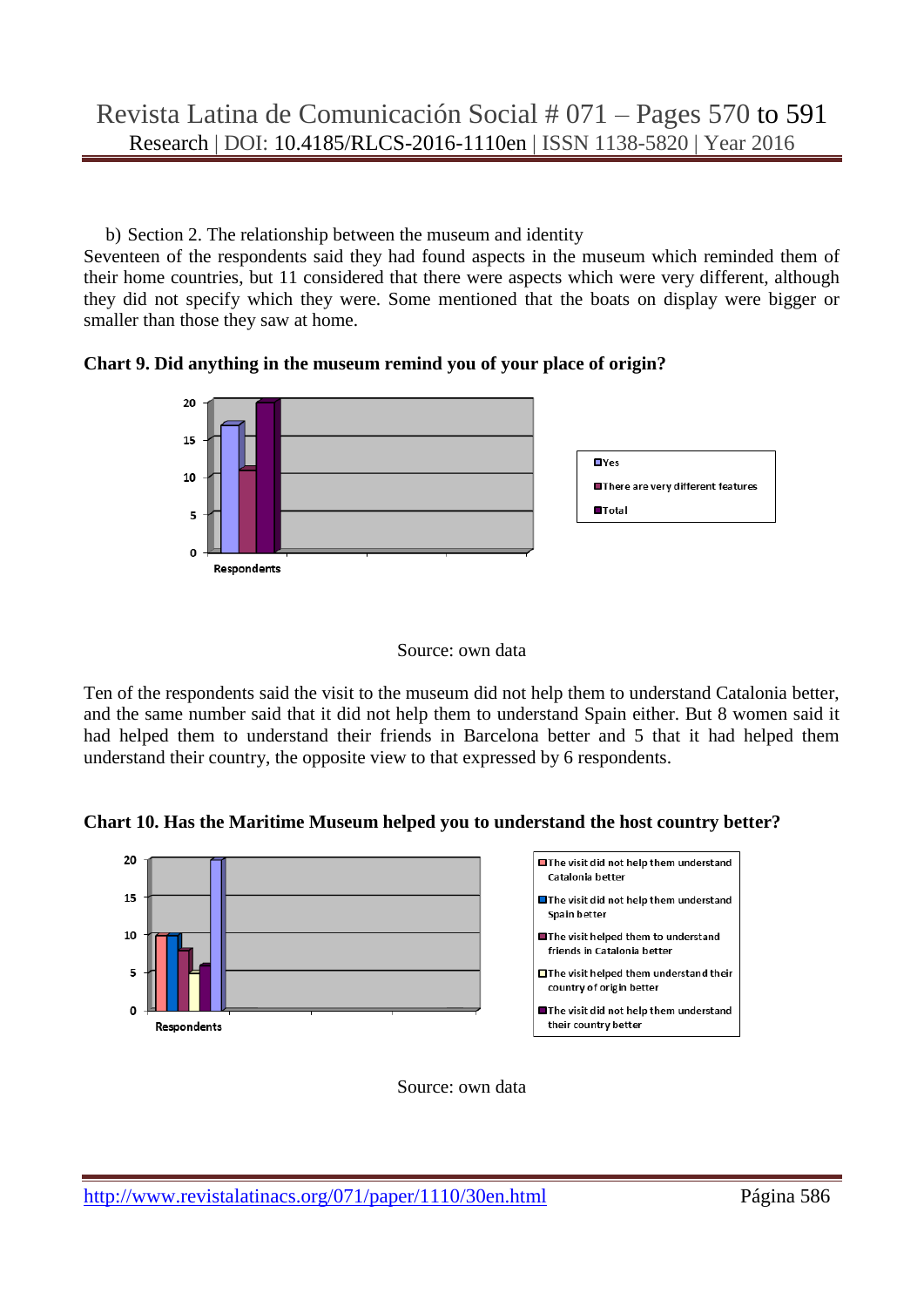c) Section 3. The subject's socio-demographic profile

The women surveyed were young: 6 of them were aged 15 to 17 years, 5 were aged 26 to 30, 3 aged 31 to 35, 2 aged 36 to 40 and only one was over 41 years old. Three did not answer. With regard to their countries of origin, 10 were from Bangladesh, 2 from India, 2 from Pakistan, 1 from Indonesia and one from Nepal. The remaining 4 respondents did not answer this question. 12 of the respondents had lived in Barcelona for less than 5 years, 1 for between 5 and 10 years, 3 for over 10 years and 4 did not respond.

### **Chart 11. Ages**





None of the 20 participants were in work. With regard to educational level, 2 stated that they had university degrees, one had completed technical studies, 5 had completed secondary education and a further 5 had completed primary education. 7 women did not answer this question.

## **Chart 12. Educational level**



Source: own data

With regard to the non-participatory observation, the reactions of the participants during the visit were observed and noted.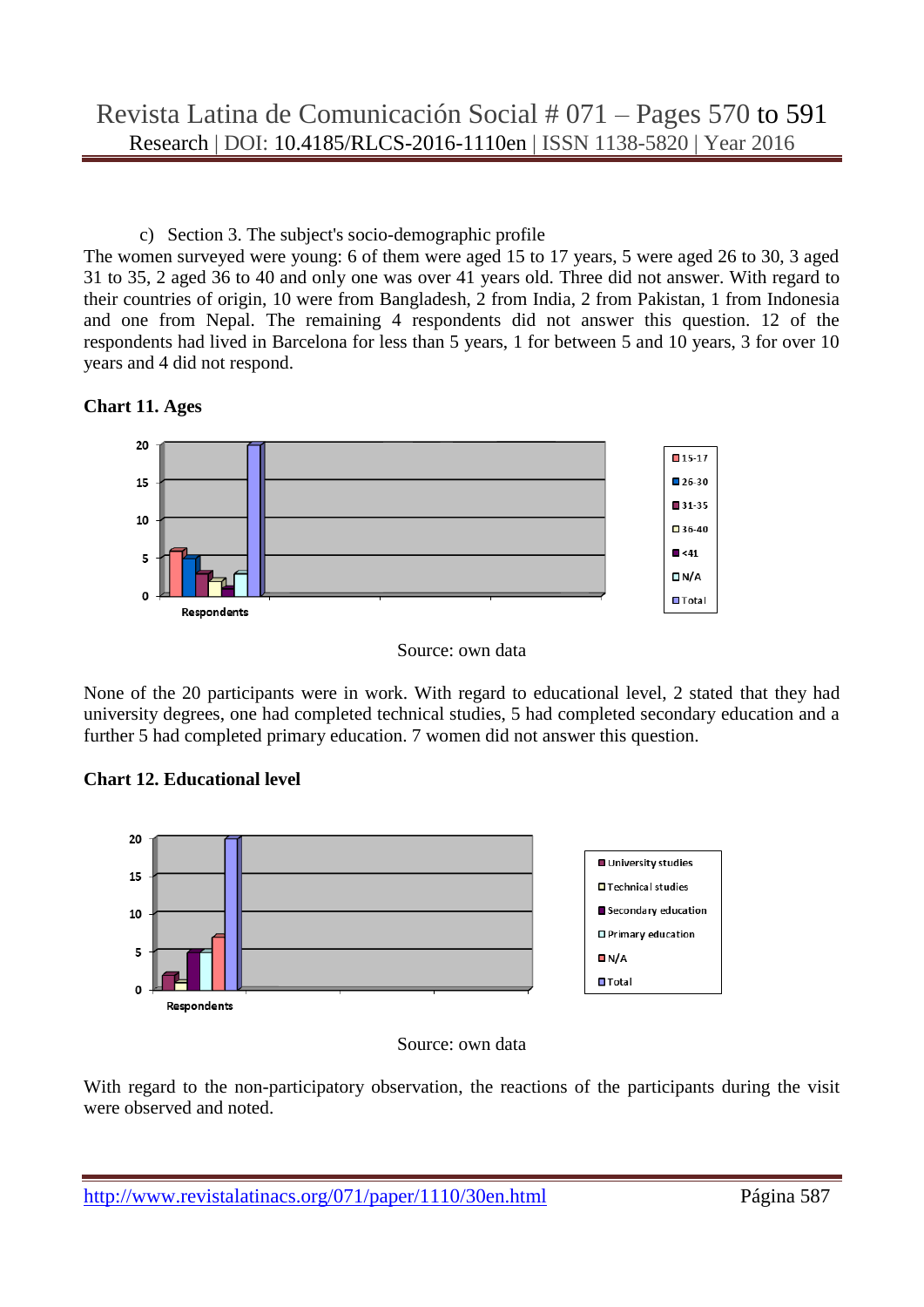- a. Talk before visiting the exhibition hall: At the beginning, the women appeared serious and quiet when they entered the auditorium. Their attitude changed when everyone was in the room. They appeared happy and applauded when they heard the museum employee's speech translated into their own languages. They were particularly pleased to hear that entry to the museum is free on Sundays.
- b.Visit to the exhibition hall: The attendees appeared impressed when they entered the hall. They admired its size and the high ceilings, and pointed to the boats. They took photographs of themselves, of the teachers and of the boats that they liked. Some of them commented that the boats on display looked like some of those seen in their countries, expressing surprise about this. They saw some groups of schoolchildren during the visit and commented that they would bring their families and children on Sunday. At the end they took a group photograph and appeared pleased with the visit. One commented that her child had been to the museum on a school trip.

### **4. Discussion and conclusions**

In the case of Spain, work on identifying the relationship between immigrants and museums of science and technology has only begun recently. The growth of the immigrant population in the last decade has changed the country's population profile, making it necessary to take foreigners into account as part of the new audience cultural institutions hope to attract.

When we discuss social inclusion and how exclusive access to scientific information can be, we need to bear in mind that at present we can only see the tip of the iceberg and that this is the beginning of an analysis that currently only includes the urban population. We need to approach the establishment of strategies to give all levels of society access to scientific information in the same way as making ICT universally available. Beyond creating travelling exhibition centres, for example, it needs to be borne in mind that accessibility is not only physical but also involves equality of opportunity and access to knowledge. The tailor-made visit to the Maritime Museum and the interactive projects at Cosmocaixa are a way of making knowledge accessible to an immigrant audience.

Although the experiences we describe only constitute a tiny sample of what needs to be examined in future studies, they do give some indication of the relationship between museums of science and technology and the immigrant community. For example, there are signs that they are a place that contributes to their integration in the host society, helping them to understand the country they have come to and its inhabitants. Another aspect to bear in mind is that, in the case of Cosmocaixa, the respondents' profile was generally highly educated, in line with that of typical visitors to museums of science and technology, especially those who visit them repeatedly.

The experience at the Maritime Museum was completely different, as it was a planned group visit, but equally valid as a survey of a particular immigrant audience. The typical profile of the women who answered the questionnaire after visiting the Maritime Museum is that of a young woman who has not been living in Europe for long, who has received some education, and who speaks neither of the official languages of Catalonia (Spanish and Catalan). This was one of the main problems of the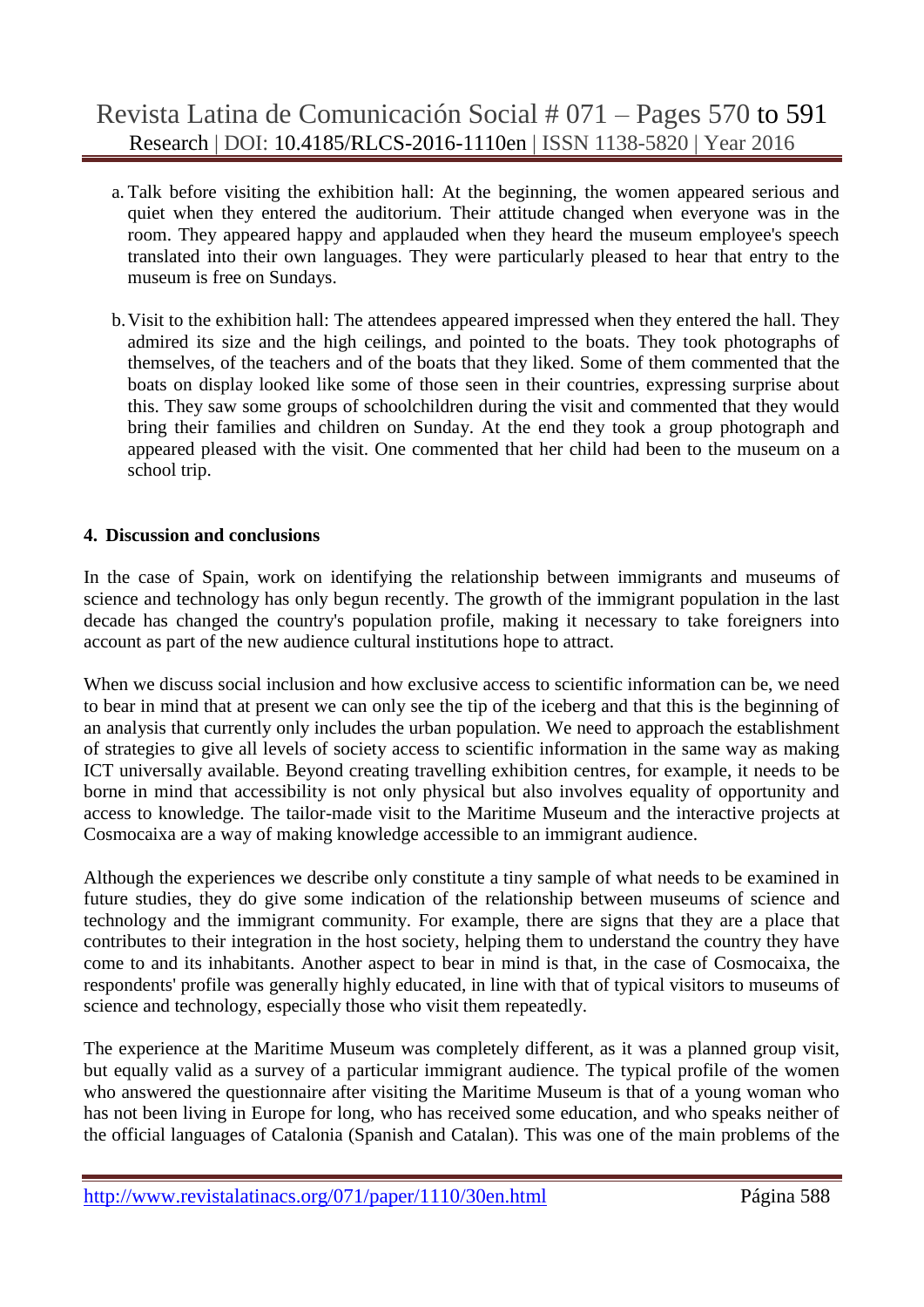study, when collecting information and analysing the results. Consequently, although it was a gratifying experience, the results do not allow us to draw any clear conclusions about their relationship with the museum.

In the case of Cosmocaixa, the visitors confirmed that knowing the museum had helped them to get to know the inhabitants of Barcelona, their neighbours, to better understand their friends here and the country as a whole. In the case of Cosmocaixa, the predominant visitor profile is that of a person from Latin America with university studies. This is very unlike that of the women who visited the Maritime Museum. Nevertheless, a minority of these women said that the experience had helped them to understand their Catalan friends.

It must be borne in mind that the questionnaire for the Maritime Museum had to be simplified so that the respondents could understand the questions. The results of the two surveys do not therefore correspond exactly. As the information collected was different, we have not tried to compare or cross-reference the data. Nevertheless, we note that most of the respondents in both institutions found features that reminded them of their countries of origin. In Cosmocaixa the "Flooded forest" was much commented on, while the fishing boats attracted comments in the Maritime Museum.

As noted above, the results provide an indication of how we can study the immigrant community in our country with regard to science museums and museums with scientific content. The results also show how diverse immigrants' profiles are, suggesting that understanding them, and thus developing measures to attract this section of society, will be a significant challenge. There are many areas concerning this community that require research. We would particularly like to study whether common or distinct features (Stuart Hall in Barker, 2001: 176; García Canclini, 1997) could be used as starting points for developing the knowledge or skills which form part of our identity and the identities which we construct on a daily basis.

#### **5. Notes**

- 1. The preliminary study was carried out with the support of the two museums and the Universitat Oberta de Catalunya (UOC).
- 2. The "Flooded forest" is a recreation of a flooded Amazonian rain forest in Brazil, the only one of its kind in Europe. The 1,000 m² area is one of the most visited parts of the museum.

#### **6. Bibliography**

Barker, Ch. (2001). *Cultural Studies. Theory and Practice*. London (etc.): Sage.

Beck, U. (1992). *Risk Society. Towards a New Modernity*. London: Sage.

Bourdieu, P. (1988). *La Distinción*. Madrid: Taurus.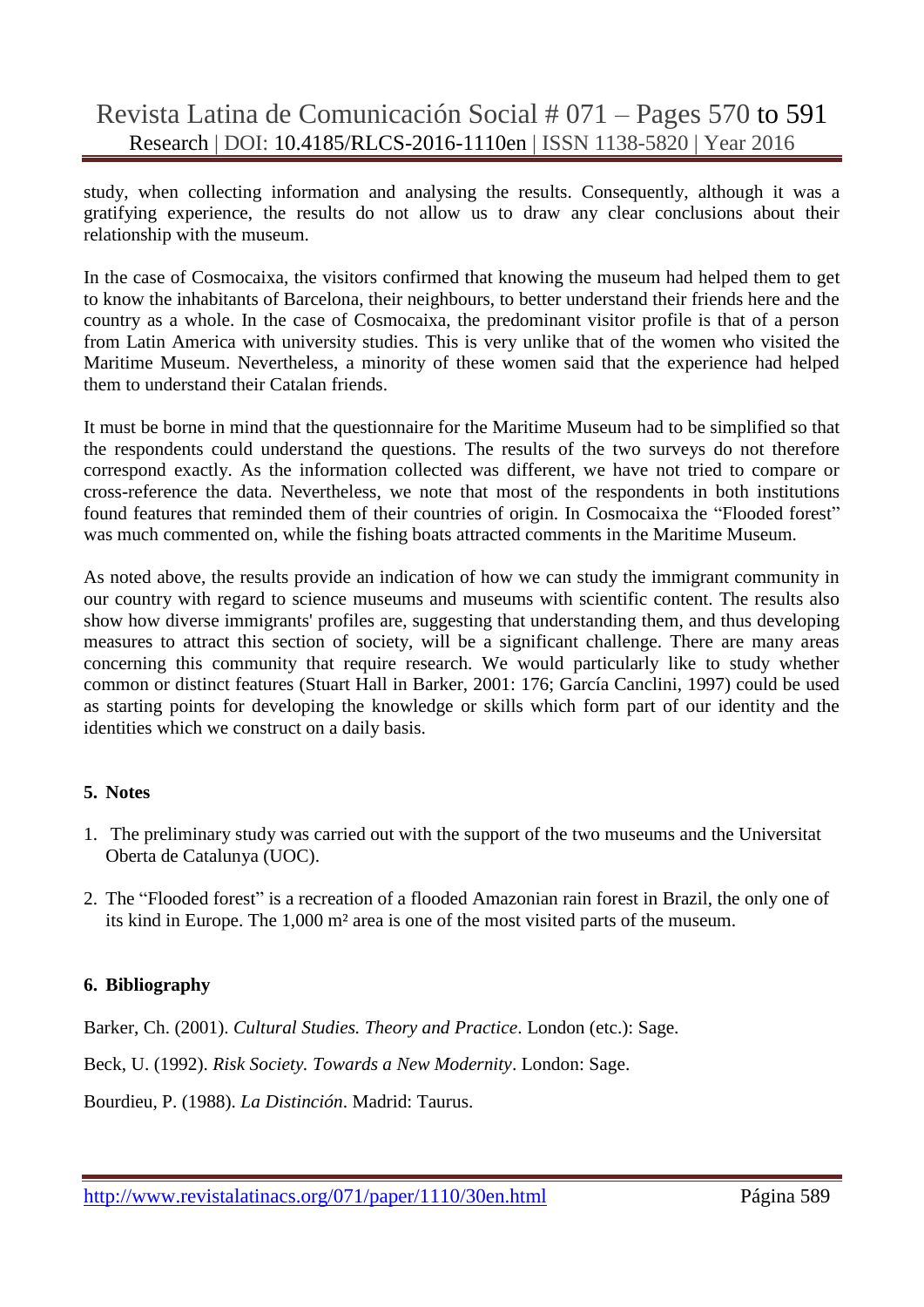Castellanos Pineda, P. (2013). *Museos como medios de comunicación: Aportes al cambio social desde los museos de ciencias*. Events at the 5th Congreso Internacional Latina de Comunicación Social – V CILCS – Universidad de La Laguna.

Castellanos Pineda, P. (2011). *Aportes del patrimonio científico en la construcción de la identidad. Reflexión teórica*. 12th RED-POP meeting. Brazil.

Castellanos Pineda, P. (2010). "Comunicación pública de la ciencia y consumo cultural. La información científica como elemento diferenciador". *Anuario Electrónico de Estudios en Comunicación Social "Disertaciones"*, 3 (2), Article 4.

Available at the following link:

http://erevistas.saber.ula.ve/index.php/Disertaciones/

Dawson, E. *(*2014a*). "*Reframing social exclusion from science communication: Moving away from "barriers" towards a more complex perspective"*. Journal of Science Communication, 13(1), 1–5.*

Dawson, E. (2014b). ""Not designed for us": How science museums and science centres socially exclude low-income, minority ethnic groups. *Science & Education*, 981–1008

Elizalde, A., Max-Neef, M. *et al.* (2002). *Sociedad civil, cultura democrática e inclusión social*. Xàtiva: L"Ullal Edicions.

Escobar, A. (2001). "Culture sits in places: reflections on globalism and subaltern strategies of localization", in *Political Geography* (20), pp. 139–174.

Fleming, Martha (2013). "Open minds- open doors". In Braendholt Lundgaard, I. & Thorek Jensen, J. (2013). *Museums social learning spaces and knowledge producing processes*. Kopenhagen: Styrelsen Danish Agency for Culture, pp. 62-80

Galla, A. (2013). "Benchmarking Diversity in Museums". In Braendholt Lundgaard, I. & Thorek Jensen, J. (2013). *Museums social learning spaces and knowledge producing processes*. Kopenhagen: Styrelsen Danish Agency for Culture, pp. 148-171.

Galbraith, J.K. (1973). *La sociedad opulenta*. Barcelona: Ariel.

García Canclini, N. (1997). "El malestar en los estudios culturales", *Fractal* no. 6, July-September, 1997, year 2, volume II, pp. 45-60.

McClafferty, T.; Rennie, L.; Groves, I. (1996): "Easy to use instruments for formative

evaluation", *Evaluation and visitor research in museums special interest group, meeting. Museums Australia Conference*. Sydney, Nova Gal·les.

Max-Neef, M. (2006). *Desarrollo a escala humana*. Barcelona: Icaria. Colección Antrazyt. 3rd edition.

http://www.revistalatinacs.org/071/paper/1110/30en.html Página 590